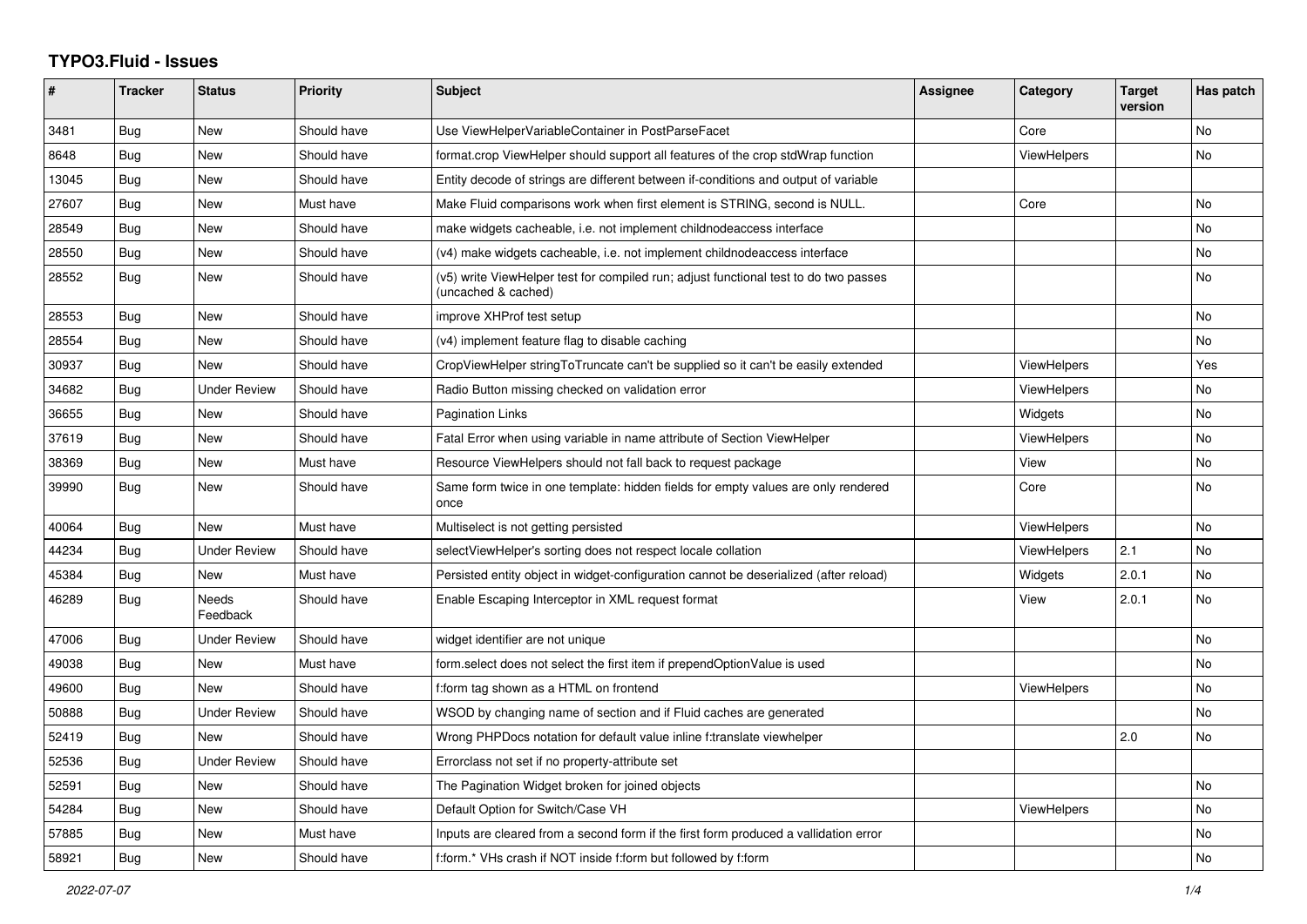| ∦     | <b>Tracker</b> | <b>Status</b>            | <b>Priority</b> | <b>Subject</b>                                                                      | <b>Assignee</b>             | Category    | <b>Target</b><br>version | Has patch |
|-------|----------------|--------------------------|-----------------|-------------------------------------------------------------------------------------|-----------------------------|-------------|--------------------------|-----------|
| 58983 | Bug            | New                      | Should have     | format.date does not respect linebreaks and throws exception                        |                             |             |                          | No        |
| 60856 | Bug            | <b>New</b>               | Must have       | Target attribute not supported by the form viewhelper                               |                             | ViewHelpers |                          | Yes       |
| 65424 | Bug            | <b>Under Review</b>      | Should have     | SelectViewHelper must respect option(Value Label)Field for arrays                   |                             | ViewHelpers |                          | No        |
| 51239 | Bug            | <b>Under Review</b>      | Must have       | AbstractViewHelper use incorrect method signature for "\$this->systemLogger->log()" | Adrian Föder                | Core        |                          | Yes       |
| 53806 | <b>Bug</b>     | <b>Under Review</b>      | Should have     | Paginate widget maximumNumberOfLinks rendering wrong number of links                | <b>Bastian</b><br>Waidelich | Widgets     |                          | No        |
| 58862 | Bug            | Needs<br>Feedback        | Should have     | FormViewHelper doesn't accept NULL as value for \$arguments                         | Bastian<br>Waidelich        | ViewHelpers |                          | Yes       |
| 59057 | Bug            | <b>Under Review</b>      | Must have       | Hidden empty value fields shoud be disabled when related field is disabled          | Bastian<br>Waidelich        | ViewHelpers |                          | No        |
| 33628 | Bug            | Needs<br>Feedback        | Must have       | Multicheckboxes (multiselect) for Collections don't work                            | Christian Müller            | ViewHelpers |                          | No        |
| 55008 | Bug            | <b>Under Review</b>      | Should have     | Interceptors should be used in Partials                                             | Christian Müller            |             |                          | No.       |
| 36662 | Bug            | <b>Needs</b><br>Feedback | Should have     | Checked state isn't always correct when property is collection                      | Kevin Ulrich<br>Moschallski | ViewHelpers | 1.1.1                    | No        |
| 12863 | Bug            | New                      | Should have     | Attributes of a viewhelper can't contain a '-'                                      | Sebastian<br>Kurfuerst      | Core        |                          | No        |
| 28551 | Bug            | Accepted                 | Should have     | (v4) backport VHTest                                                                | Sebastian<br>Kurfuerst      |             |                          | No        |
| 33551 | <b>Bug</b>     | New                      | Must have       | View helper values break out of a partial scope                                     | Sebastian<br>Kurfuerst      | Core        |                          | No        |
| 40998 | Bug            | <b>Under Review</b>      | Should have     | Missing parent request namespaces in form field name prefix                         | Sebastian<br>Kurfuerst      | ViewHelpers | 1.1.1                    | No        |
| 1907  | Feature        | <b>New</b>               | Could have      | Default values for view helpers based on context                                    |                             | Core        |                          |           |
| 3291  | Feature        | Needs<br>Feedback        | Should have     | Cacheable viewhelpers                                                               |                             |             |                          | No        |
| 4704  | Feature        | New                      | Should have     | Improve parsing exception messages                                                  |                             | Core        |                          |           |
| 7608  | Feature        | New                      | Could have      | Configurable shorthand/object accessor delimiters                                   |                             | Core        |                          | Yes       |
| 8989  | Feature        | Needs<br>Feedback        | Could have      | Search path for fluid template files                                                |                             | View        |                          | No        |
| 9514  | Feature        | New                      | Should have     | Support explicit Array Arguments for ViewHelpers                                    |                             |             |                          |           |
| 10472 | Feature        | New                      | Could have      | Fluid Standalone distribution                                                       |                             | Core        |                          | No        |
| 30555 | Feature        | New                      | Could have      | Make TagBuilder more extensible                                                     |                             | Core        |                          | No        |
| 31955 | Feature        | New                      | Should have     | f:uri.widget                                                                        |                             | Widgets     |                          | No        |
| 33215 | Feature        | New                      | Should have     | RFC: Dynamic values in ObjectAccess paths                                           |                             |             |                          | No        |
| 36410 | Feature        | New                      | Should have     | Allow templates to send arguments back to layout                                    |                             | ViewHelpers |                          | No        |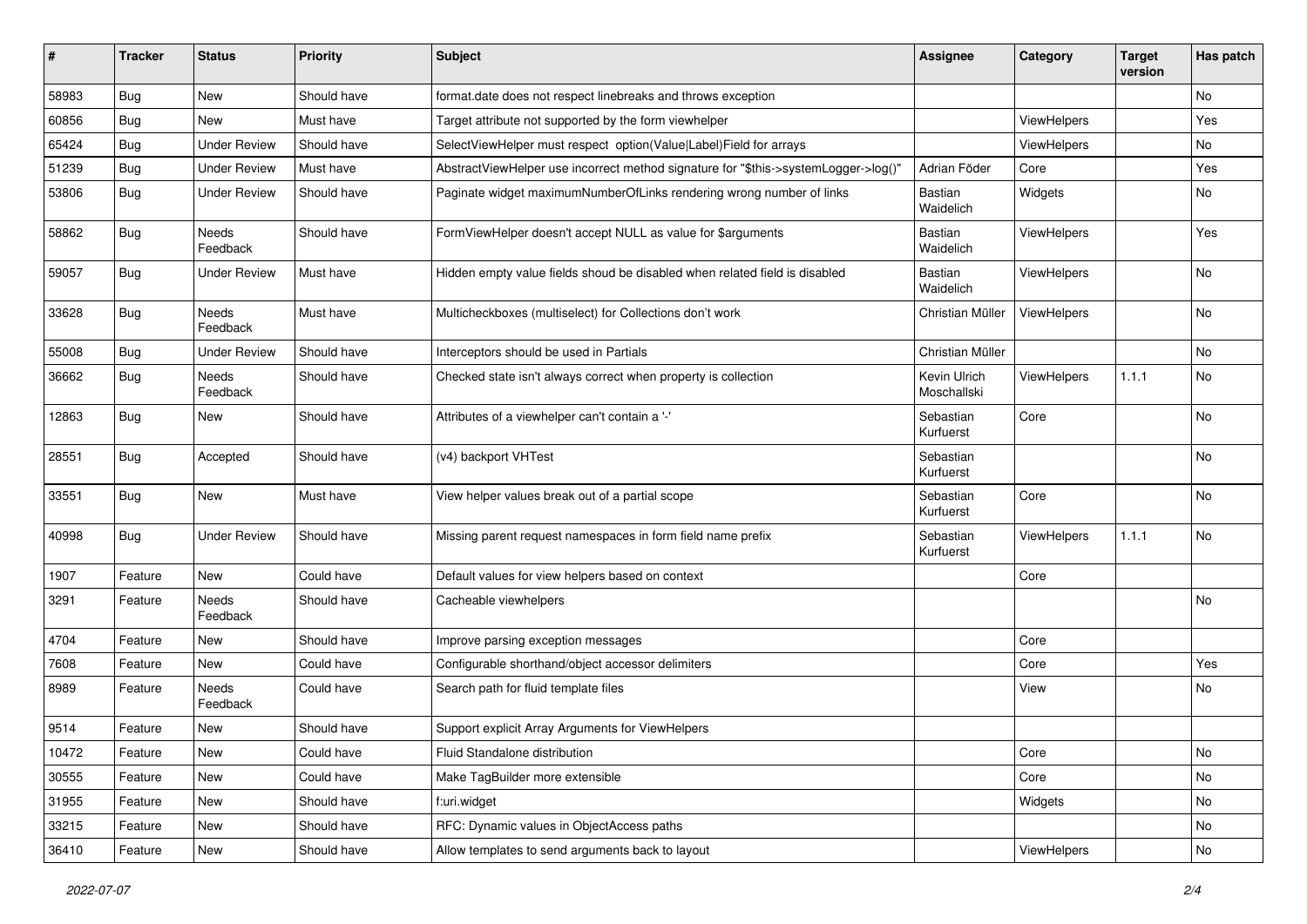| #     | <b>Tracker</b> | <b>Status</b>       | <b>Priority</b> | <b>Subject</b>                                                                                         | <b>Assignee</b>        | Category    | <b>Target</b><br>version | Has patch |
|-------|----------------|---------------------|-----------------|--------------------------------------------------------------------------------------------------------|------------------------|-------------|--------------------------|-----------|
| 36559 | Feature        | New                 | Could have      | New widget progress bar                                                                                |                        |             |                          | Yes       |
| 38130 | Feature        | New                 | Should have     | Checkboxes and multiple select fields should have an assignable default value                          |                        |             |                          | No        |
| 39936 | Feature        | New                 | Should have     | registerTagAttribute should handle default values                                                      |                        | ViewHelpers |                          | No        |
| 40081 | Feature        | New                 | Should have     | Allow assigned variables as keys in arrays                                                             |                        |             |                          | No        |
| 42397 | Feature        | New                 | Should have     | Missing viewhelper for general links                                                                   |                        |             |                          | No        |
| 45153 | Feature        | New                 | Should have     | f:be.menus.actionMenuItem - Detection of the current select option is insufficient                     |                        |             |                          | No        |
| 45345 | Feature        | Needs<br>Feedback   | Should have     | Easy to use comments for fluid that won't show in output                                               |                        |             |                          |           |
| 46257 | Feature        | <b>Under Review</b> | Should have     | Add escape sequence support for Fluid                                                                  |                        | Core        |                          | No        |
| 46545 | Feature        | New                 | Should have     | Better support for arrays in options of SelectViewHelper                                               |                        |             |                          | No        |
| 48355 | Feature        | <b>New</b>          | Could have      | Assign output of viewhelper to template variable for further processing.                               |                        |             |                          |           |
| 49756 | Feature        | <b>Under Review</b> | Should have     | Select values by array key in checkbox viewhelper                                                      |                        |             |                          | No        |
| 51100 | Feature        | New                 | Must have       | Links with absolute URI should have the option of URI Scheme                                           |                        | ViewHelpers |                          | No        |
| 51277 | Feature        | New                 | Should have     | ViewHelper context should be aware of actual file occurrence                                           |                        |             |                          | No        |
| 60003 | Feature        | New                 | Should have     | Add required-Attribute to f:form.password                                                              |                        | ViewHelpers |                          | No        |
| 60181 | Feature        | New                 | Could have      | Caching mechanism for Fluid Views/Templates                                                            |                        | View        |                          | No        |
| 60271 | Feature        | New                 | Should have     | Paginate viewhelper, should also support arrays                                                        |                        |             |                          | No        |
| 62346 | Feature        | New                 | Could have      | f:comment should have high precende                                                                    |                        | Core        | 3.x                      | No        |
| 3725  | Feature        | New                 | Could have      | <b>CSS Engine</b>                                                                                      | Christian Müller       | ViewHelpers |                          | <b>No</b> |
| 37095 | Feature        | New                 | Should have     | It should be possible to set a different template on a Fluid TemplateView inside an<br>action          | Christopher<br>Hlubek  |             |                          | No        |
| 43346 | Feature        | <b>Under Review</b> | Should have     | Allow property mapping configuration via template                                                      | Karsten<br>Dambekalns  | ViewHelpers | 2.1                      | <b>No</b> |
| 52640 | Feature        | <b>Under Review</b> | Should have     | Create an UnlessViewHelper as opposite to the IfViewHelper                                             | Marc Neuhaus           |             |                          | No        |
| 5933  | Feature        | Accepted            | Should have     | Optional section rendering                                                                             | Sebastian<br>Kurfuerst | ViewHelpers |                          | No        |
| 9005  | Feature        | Accepted            | Could have      | Fluid Template Analyzer (FTA)                                                                          | Sebastian<br>Kurfuerst |             |                          |           |
| 33394 | Feature        | Needs<br>Feedback   | Should have     | Logical expression parser for BooleanNode                                                              | Tobias Liebig          | Core        |                          | No        |
| 5636  | Task           | <b>Under Review</b> | Must have       | Form_RadioViewHelper and CheckBoxViewHelper miss check for existing object<br>before it is accessed.   |                        |             |                          | No        |
| 9950  | Task           | New                 | Should have     | Binding to nested arrays impossible for form-elements                                                  |                        | ViewHelpers |                          |           |
| 10911 | Task           | New                 | Should have     | Tx Fluid ViewHelpers Form AbstractFormViewHelper->renderHiddenIdentityField<br>should be more reliable |                        | ViewHelpers |                          | No        |